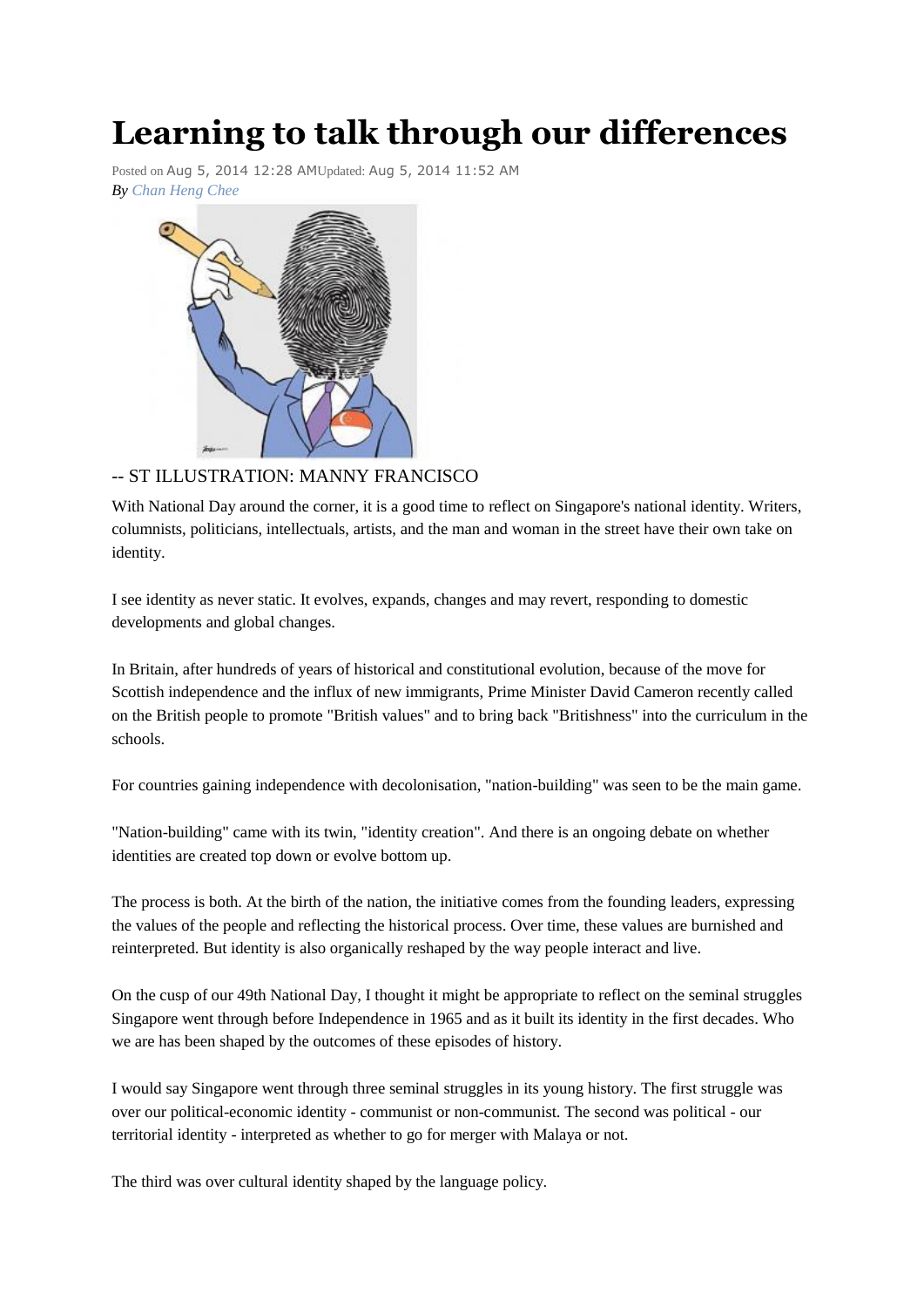#### **Communist or non-communist**

Singapore's eventual triumph against the communists was not preordained. This fight was over the ideological direction and the geopolitical orientation of Singapore. It was the time of the Cold War. The establishment of a communist government in China in 1949 committed to exporting revolution overseas reset the politics in Asia. There were communist parties in every South-east Asian country, operating underground and in the jungles.

The Malayan Communist Party operated in Malaya and Singapore. After the war, conservative parties and radical parties popped up on the Singapore political scene.

What was unusual in Singapore was that a group of moderate leaders were prepared to form a united front with the communists to fight colonialism. The People's Action Party led by Mr Lee Kuan Yew collaborated with the communists, but internally there was an intense fight between the two factions.

This struggle led to the split of the PAP and the emergence of the Barisan Sosialis. These developments pushed Malaysia's then Prime Minister Tengku Abdul Rahman, hitherto cool to merger, to unexpectedly propose the formation of Malaysia - an entity comprising Singapore, Malaya, Sabah and Sarawak - in May 1961.

He could not have been more frank: "We can see the threat of the communists. If I did not see this danger, I would not be bothered with the other territories like Singapore, Sarawak and North Borneo."

Once Singapore got into Malaysia in 1963, subsequent developments proved to be game-changing. The consuming issue of politics for Singapore shifted to communalism and racial politics. The formation of Malaysia resulted in the sidelining of the communists and pro-communists.

The legacy of this struggle was the PAP's adherence to democratic socialism to counter communism. I believe Mr Lee's dedication to zero tolerance for corruption began with his determination to fight the communists and to provide a model of good governance.

As democratic socialists, the PAP supported public housing and public investment in education and health. Once in government, however, it drifted right, seeing the abuses and excesses of the welfare state in the West. Reaganomics and Thatcherite ideas cutting back Big Government and promoting market forces found resonance here.

In the last few years, there has been a shift to the left in the social policies of the PAP, responding to growing inequalities in society exacerbated by globalisation.

Singaporeans socialised for decades by the philosophy of democratic socialism share an egalitarian outlook and believe in the state's provision of social safety nets. There is wide support for the Government's moves to increase assistance for the poor and disabled. In the United States and Britain, such policies are a matter of fierce debate.

#### **Merger with Malaya or Singapore alone**

The second formative struggle was over territorial identity.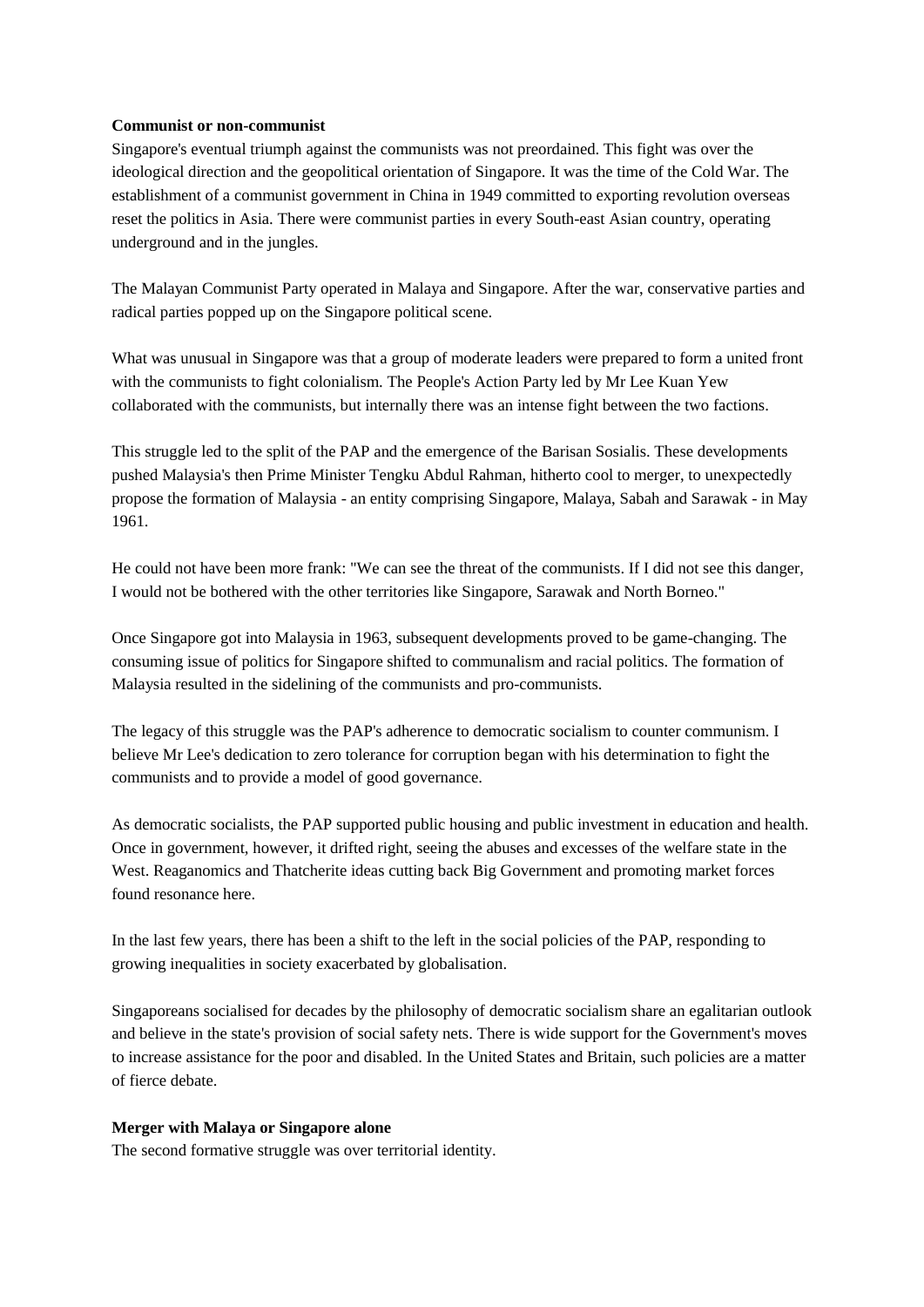Under the British, Singapore was administered along with Penang and Malacca as part of the Straits Settlements. The Malayan Union, formed in 1946 after the war, left Singapore out.

Conventional political wisdom from that moment argued that Singapore should one day merge with Malaya if it were to attain independence. Very few believed Singapore could exist without its peninsular hinterland. Every political party subscribed to this mantra.

But when it happened, merger with Malaysia lasted all of 23 months, from September 1963 to August 1965.

The relationship did not work in spite of careful delineation of the financial arrangements and powers over tax and education. Left ambiguous was the fundamental question which sooner or later would have to be addressed - who should control political power in Malaysia? Was it going to be a "Malaysian Malaysia" as Singapore advocated or would race-based politics play a bigger role?

The PAP's "precipitous" entry in the peninsular Malayan elections in 1964 was highlighted across the Causeway as the reason for the deterioration of relations. At heart, it was about the challenge to Malay power - and specifically to the power of the Malay-based party Umno (United Malays National Organisation). This short period exposed Singapore to racial politics and rhetoric at its most rancorous and vicious.

With hindsight, if the PAP did not force the issue early, it would have come later. The May 13 riots in 1969 were about the challenge to Malay power. It was made constitutionally clear in 1971 that Malaysia was to be at its core a Malay polity with Malay symbols of power. That has been the identity of Malaysia since.

Separation on Aug 9, 1965, sent Singapore into a different orbit. Singapore set out to create an identity of a city state, a nation state with its own unique model of race relations.

### **A language policy for a multilingual nation**

Choice of language is the third issue where Singapore's choice shaped its identity.

New states with heterogeneous populations face the difficult choice of adopting a language policy without accompanying conflict and bloodshed. In 1955, the reorganisation of the linguistic states in India was accompanied by deadly riots. In Ceylon, savage riots followed the introduction of the Sinhala Only Act in 1958, which is considered the root of the Sri Lankan civil war.

In contrast, Singapore's handling of the language policy for a multiracial, multilingual population without violence and bloodshed must be considered one of our country's most significant achievements.

What then Prime Minister Lee succeeded in doing was to convince the majority 75 per cent Chinese in an independent Singapore to accept Malay as the national language and the principle of four official languages.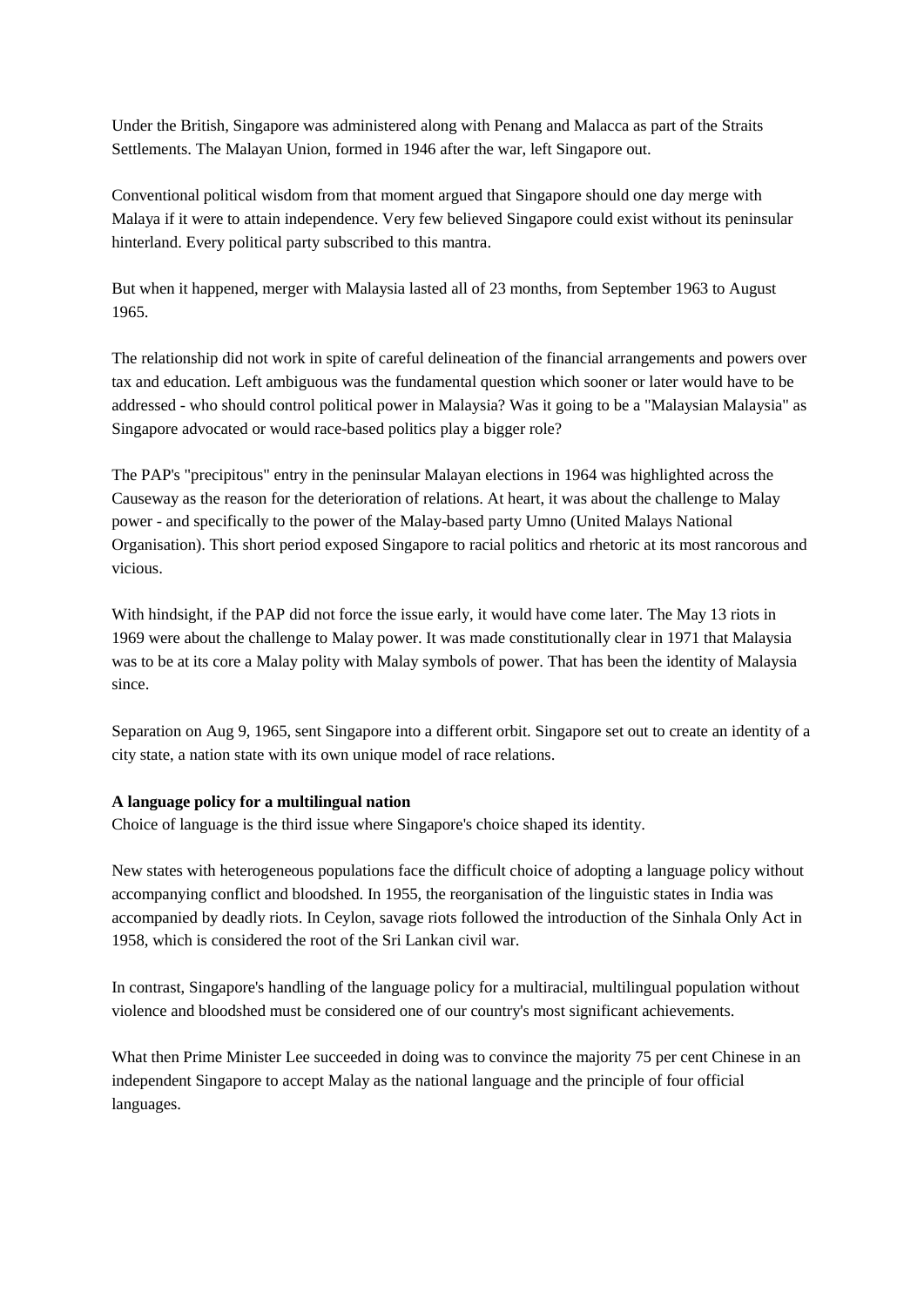There are not many majoritarian populations in the world who have given up the claim to majority status for their language. Mr Lee reminded Singaporeans of the new state's location in a Malay archipelago and the strategic necessity of not being mistaken for a "third China".

It was not an easy sell. The politics of language in Singapore was taken up in the 1950s by the communists in Chinese middle schools. Language simmered under the surface and erupted in the open in the politics of the 70s and 80s.

The decision to retain English as the language of the civil service and the courts suggested to parents that if their children were to secure a job in the civil service, they should be enrolled in English schools.

The watershed came in 1972 when Mr Lee argued that every Singaporean should be bilingual. They should learn English as a language of communication among the multi-ethnic population, and to gain access to science, technology and the world. At the same time, each person was asked to study his mother tongue for cultural retention.

This policy was generally accepted as English was perceived by most to be a neutral language for all ethnic groups. In any case, by then, the numbers of students enrolled in the English schools far surpassed those enrolled in Chinese, Malay and Tamil schools. The universities converted to teaching in English to avoid producing two classes of graduates based on language differences - English and Chinese.

That language policy has largely shaped our cultural identity. Singaporeans are united by speaking English, Singlish and our mother tongues. We are "diluted" Chinese, Malays, Indians or Eurasians - we are Westernised up to a point, and our ethnic identities show in varying degrees.

We are Singaporeans.

We have learnt to live with one another's differences. We have other shared cultural bonds in food, music, national service and the school experience, and National Day parades.

Most regard the early identity issues as settled, and they are right. But today, we have new identity concerns and new fault-lines.

Singapore will be arguing for some time over how much "foreign" should be accommodated in the population and identity, and how to deal with the new "culture wars" - I prefer to use "cultural divide" over family values.

Conservationists and civil society organisations will become more active in the coming years. Many of our young citizens are championing a variety of social causes.

All this is reflective of a nation growing more diverse as it matures and evolves. There is an urgent need for us to talk to one another with civility and learn to negotiate our way through differences.

Our founding values of equality of all races, multiculturalism, multilingualism and multi-religions are a tolerant and inclusive vision. We should burnish and reinterpret the spirit of these values as we deal with new diversity issues.